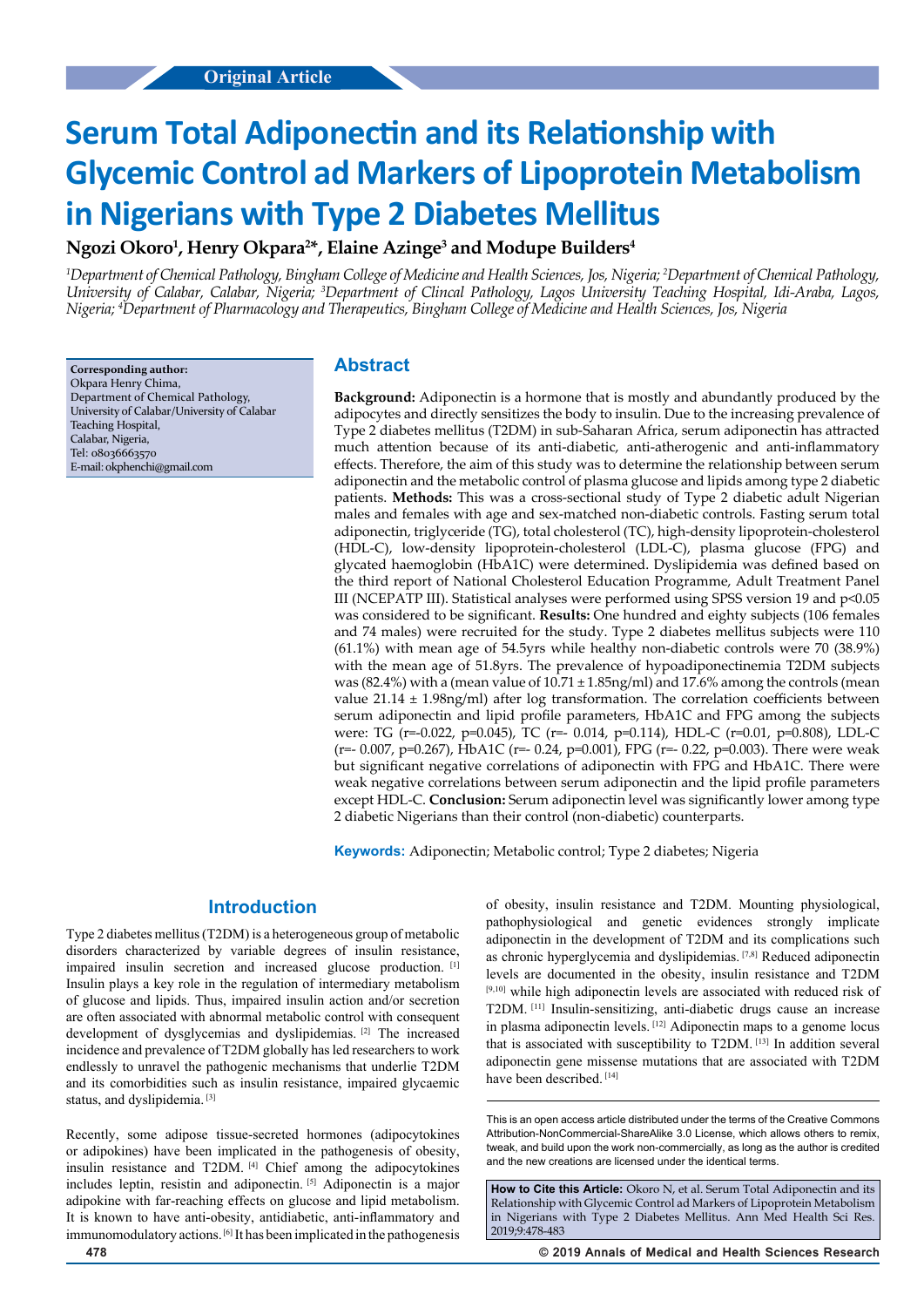Though many studies have been carried out to investigate the pathogenic role of adiponectin in T2DM among Caucasians, Asians, and African-Americans, there is paucity of similar data in native Africans including Nigerians with T2DM. To bridge the information gap, this study was designed to determine serum adiponectin level and investigate its associations with glycemic control and dyslipidemia in patients with T2DM.

### **Subjects and Methods**

This was a cross-sectional study of adult type 2 diabetics patients attending the Endocrinology Outpatient Clinic of Lagos University Teaching Hospital (LUTH) and a control group recruited from apparently healthy health workers in Lagos University Teaching Hospital. Purposive sampling of consecutive patients that attended the diabetic clinic of LUTH who were already diagnosed with diabetics was carried out. The control groups were apparently healthy adults with normal fasting plasma glucose levels. This study was reviewed and approved by the Research and Ethics Committee in compliance with the Declaration of Helsinki (HREC Number: ADM/DCST/HREC/ VOL. XVI/APP/753).

Type 2 diabetic patients aged between 35 and 75 years (who agreed to participate in the study) were recruited. Baseline demographic data were collected from both the study and the control groups. Body weight in kilogram (kg) was measured in the upright position using a portable, digital weighing scale that had been validated with calibrated weighing masses. The height in meters (m) was measured using a standing metre rule affixed to a wall. The body mass index (BMI) was calculated using the formula:

BMI=Weight in  $\text{kg/(height)}^2$  in m<sup>2</sup> and expressed in  $\text{kg/m}^2$ .

Blood pressure (BP) was measured over the left arm (using ACCOSON mercury sphygmomanometer) after 10 minutes of rest, with the subjects in sitting position. Systolic blood pressure (SBP) was taken to correspond to the appearance of Korotkoff sound (phase I) and diastolic blood pressure (DBP) corresponds to the disappearance of Korotkoff sounds (Phase V). Patients being managed for type 1 DM, as well as pregnant women with pre-existing T2DM or gestational DM were excluded. Informed consent was obtained from each study participant. Adequately tested questionnaires were administered for collection of qualitative data and recording of quantitative variables.

The subjects were instructed to fast overnight (between 10 to 12 hours) before sample collection the following morning. On the agreed morning, after antiseptic preparation of the venipuncture site, 8 millilitres of blood (8ml) of venous whole blood was collected and distributed accordingly: three millilitres (3 ml) of venous blood was collected into a plain specimen tube for serum total adiponectin and lipid profile, 3 ml of the blood sample was put into EDTA tube for glycated haemoglobin estimation, 2 ml of blood was introduced into fluoride oxalate tube for fasting plasma glucose estimation. Specimens in the plain bottle were allowed to clot and retract for 30 minutes, then all collected specimen were centrifuged at 3000 rpm for 5 minutes at room temperature. Plasma specimen for glucose were analysed daily but the serum samples were aliquoted into two cryogenic storage tubes (each for serum total adiponectin and lipid profile). Aliquoted specimens were stored for a maximum of two weeks at  $-20^{\circ}$ C in a well-monitored freezer. Samples for glycated haemoglobin were stored at 4°C and were analyzed weekly.

Glucose oxidase method was used to estimate fasting plasma glucose concentration using a kit produced by Biolabo (R) (Biolabo SA, 02160, Maizy, France) and measured with a spectrophotometer. Ion exchange chromatographic method was used to estimate the levels of glycated haemoglobin using a kit produced by Fortress Diagnostics (R) (Fortress Diagnostics Limited, Unit 2C Antrim Technology Park, Antrim, BT41 1QS, United Kingdom). Enzymatic methods were used to measure the serum lipid profile parameters using kits manufactured by Biolabo (R) (Biolabo SA, 02160, Maizy, France) and were measured with spectrophotometer. A sandwich solid-phase enzyme-linked immunosorbent assay (ELISA) was used to measure serum total adiponectin using ELISA kit produced by Biovendor (R) (Brovendor – Laboratorni Medicina as, Karasek 1767/1, 621, 00 Brno, Zech Republic). The ELISA was read using a Biorad microwell reader (Bio Rad, USA). Both intra-and inter-assay coefficients of variation were <10% using the Biorad microwell reader.

Analytical quality control was performed for the serum lipids, plasma glucose, and glycated haemoglobin assays using biovine precision multisera (levels 2 and 3) from Randox (R) (RANDOX Laboratories Ltd., Ardmore, Diamond Road, Crumlin, Co. Antrim United Kingdom). The ELISA quality control materials, low and high levels manufactured by Biovendor (R) (Brovendor – Laboratorni Medicina as, Karasek 1767/1, 621, 00 Brno, Zech Republic) were used for serum adiponectin.

Statistical analysis of the data was performed using SPSS Software Version 19 (SPSS Inc. Chicago IL, USA) statistical package. The data were tested for normality using Kolmogorov – Smirnov test. Data that were not normally distributed were log – transformed. Pearson correlation coefficient and multiple linear regression analysis were carried out where appropriate. A  $p < 0.05$  was considered to be statistically significant.

#### **Results**

One hundred and ten (110) subjects (106 female and 74 males with mean  $\pm$  standard deviation (SD) age of 54.5 $\pm$ 11.3 years were recruited for this study while 70 age matched non-type 2 diabetic adults were recruited as control subjects [Figures 1-4].

The mean  $\pm$  standard deviation (SD) serum total adiponectin in the subjects was  $10.7 \pm 1.9$ ng/mL which was significantly lower than that of the control group  $(21.1 \pm 1.0 \text{ ng/mL})$ .

The prevalence of hypoadiponectinemia observed among all the type 2 diabetic patients was 82.4% using a cut off of 13.5 ng/mL. [14]

Pearson correlation analyses between serum total adiponectin and lipid profile parameters among all diabetic subjects showed no correlation except with HDL-C (TC:  $r=0.11$ ,  $p=0.0114$ ) (LDL-C:  $r=0.08$ ,  $p=0.267$ ), (TG:  $r=0.14$ ,  $p=0.045$ ), (HDL-C:  $r=0.808$ ,  $p=0.01$ ). Glucose ( $r=-0.22$ ,  $p=0.003$ ) and glycated haemoglobin  $(r=-0.24, p=0.001)$  showed negative correlations with serum total adiponectin.

Table 1 shows association between diabetic status and levels of adiponectin. Majority (82.4%) of the respondents who had low adiponectin level were diabetic, 39.3% of those who had normal levels of adiponectin were diabetic. The difference in proportions between the diabetic group and controls was statistically significant.

The subjects on the average had statistically significant lower values of serum total adiponectin compared to the controls with mean value of 12.96 ng/mL and 27.08 ng/mL respectively. The values in the subjects were lower than overall mean values of all the respondents [Table 2]. The distribution in both subjects and controls were skewed hence the values were log-transformed and compared. The type 2 diabetic subjects had significantly lower serum total adiponectin values than the controls.

The Table 3 shows a weak but significant negative correlation of adiponectin with FPG and HbA1c. However, there was no correlation between adiponectin and lipid profile parameters except HDL-C.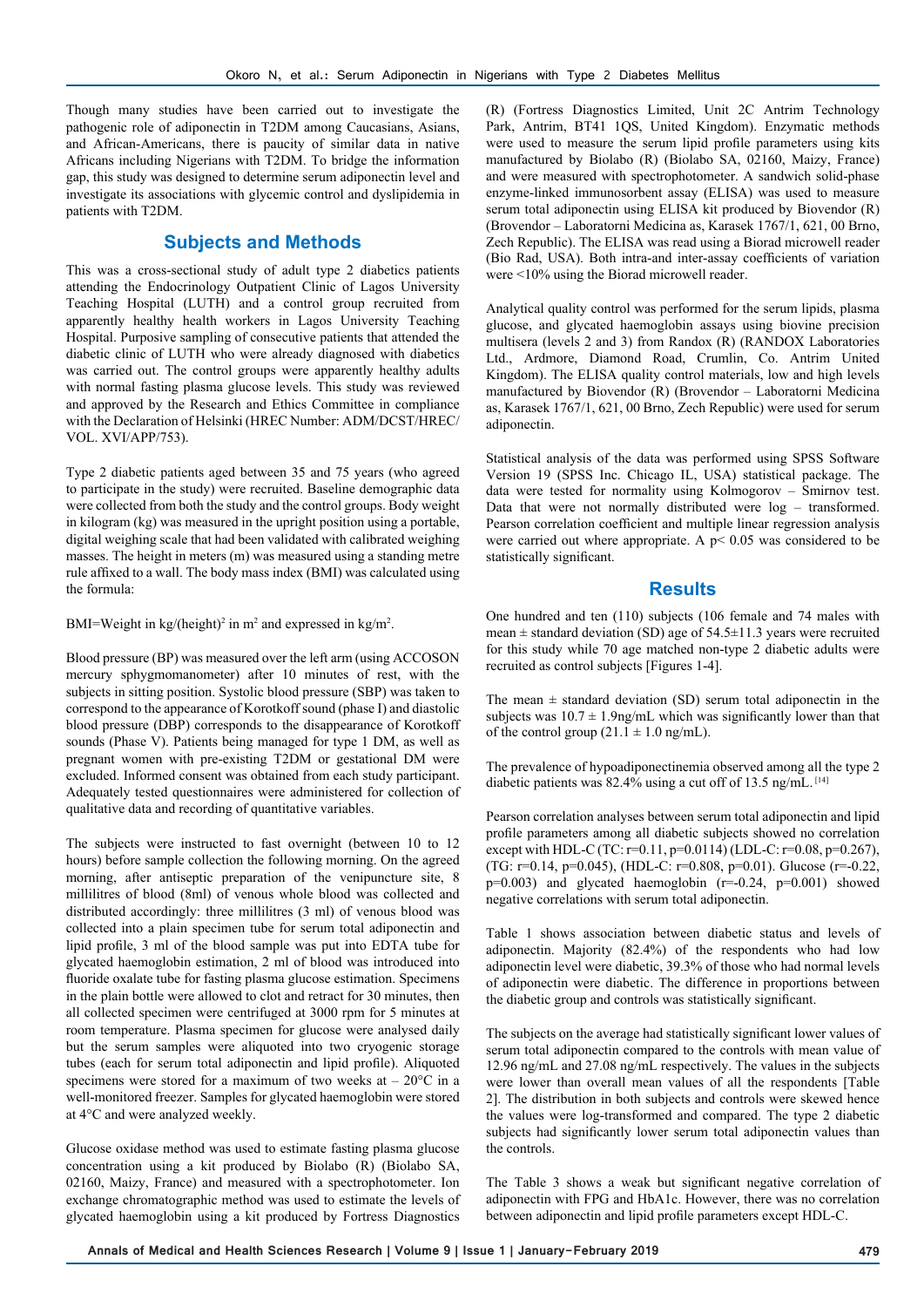The Table 4 shows the mean values of Age, BMI, weight and height of the study population which consisted of Group A (type 2 DM) and Group B (controls). There were no statistically significant difference between the anthropometric parameters of the type 2 subjects and the control group.

The Table 5 shows the mean values of adiponectin in both the female and male subjects. The mean value of adiponectin in the female subjects  $(11.38 \pm 1.8)$  was slightly higher than the mean value of adiponectin in the male subjects ( $9.67 \pm 1.8$ ) and it was statistically significant (p=0.001). In the controls, the mean value for the male subjects (21.76  $\pm$  2.0) was higher than that of the female subjects (20.56  $\pm$  1.0), this was statistically significant (p=0.001). All together there was no statistically significant difference in the mean of both sexes among the diabetics and controls.

#### **Classification according to NCEP ATP 111 guidelines**

Among the majority of the respondents had desirable total cholesterol levels [Table 6]. However, approximately 75% of the respondents who had either borderline or high risk values were in the diabetic group. This difference in proportion was statistically significant. Similar pattern was repeated with low density lipoprotein and triglycerides where most had desirable values but more than 80% of the respondents

| Table 1: Adiponectin among the subjects and control. |                                       |                                  |       |       |  |  |  |
|------------------------------------------------------|---------------------------------------|----------------------------------|-------|-------|--|--|--|
|                                                      | <b>Group A</b><br>(T2DM)<br>$N = 110$ | Group B<br>(control)<br>$N = 70$ | $X^2$ |       |  |  |  |
| Adiponectin (ng/mL)                                  | <b>Subjects</b>                       | <b>Controls</b>                  |       |       |  |  |  |
| Abnormal or low                                      | 75 (82.4%)                            | 16 (17.6)                        | 35.15 | 0.001 |  |  |  |
| Normal                                               | 35 (39)                               | 54 (60)                          |       |       |  |  |  |
| Total                                                | 110 (61.1)                            | 70 (38.9)                        |       |       |  |  |  |

| Table 2: Mean adiponectin levels among the groups. |                   |                          |                                                     |         |  |  |  |  |
|----------------------------------------------------|-------------------|--------------------------|-----------------------------------------------------|---------|--|--|--|--|
| Variable                                           | <b>All Groups</b> | <b>Group A</b><br>(T2DM) | <b>Group B</b><br>(controls)                        | p-value |  |  |  |  |
| Adiponectin<br>(nq/mL)                             |                   |                          |                                                     |         |  |  |  |  |
| Mean $\pm$ SD                                      | $18.45 \pm 16.81$ |                          | $12.96 \pm 8.6$ 27.08 $\pm$ 22.14                   |         |  |  |  |  |
| Median                                             | 14.10             | 10.20                    | 18.25                                               |         |  |  |  |  |
| Interguartile<br>range                             |                   |                          | 8.75 - 20.00 7.37 - 16.97 14.57 - 33.82             |         |  |  |  |  |
| Log transformed<br>mean                            |                   |                          | $13.96 \pm 2.06$ 10.71 $\pm$ 1.85 21.139 $\pm$ 1.98 | 0.001   |  |  |  |  |

| Table 3: Pearson correlation coefficient of adiponectin with FPG,<br>HbA1C and lipid profile of the study groups. |         |                     |       |                   |  |  |  |
|-------------------------------------------------------------------------------------------------------------------|---------|---------------------|-------|-------------------|--|--|--|
| Variable                                                                                                          |         | Group A (type 2 DM) |       | Group B (control) |  |  |  |
| correlation                                                                                                       | R       | p-value             | R     | p-value           |  |  |  |
| FPG (mmol/L)                                                                                                      | - 0.22  | 0.003               |       |                   |  |  |  |
| HbAlc $(%)$                                                                                                       | - 0 24  | 0.001               |       |                   |  |  |  |
| TG (mmol/L)                                                                                                       | $-0.14$ | 0.045               | 0.240 | 0.87              |  |  |  |
| TC (mmol/L)                                                                                                       | 0.11    | 0.114               | 0.252 | 1.00              |  |  |  |
| HDL-C (mmol/L)                                                                                                    | 0.01    | 0.808               | 0.209 | 0.10              |  |  |  |
| LDL-C (mmol/L)                                                                                                    | 0.08    | 0.267               | 0.282 | 0.85              |  |  |  |

| Table 4: Mean of anthropometric parameters of the study population. |                                               |                              |   |         |  |  |
|---------------------------------------------------------------------|-----------------------------------------------|------------------------------|---|---------|--|--|
|                                                                     | Group A (type<br>2 DM)                        | <b>Group B</b><br>(controls) |   |         |  |  |
| <b>Variable</b>                                                     |                                               |                              | т | p-value |  |  |
|                                                                     | Mean ± SD                                     | Mean ± SD                    |   |         |  |  |
| Age (years)                                                         | $54.49 \pm 11.38$ $51.76 \pm 13.6$ 1.45 0.148 |                              |   |         |  |  |
| Weight (Kg)                                                         | $73.45 \pm 5.74$                              | $67.39 \pm 16.9$ 2.4         |   | 0.016   |  |  |
| Height (m)                                                          | $1.61 \pm 0.068$                              | $1.98 \pm 3.11$ 1.22 0.223   |   |         |  |  |
| Body Mass Index $(Kq/m^2)$ 27.96 ± 5.39 27.63 ± 12.4 0.24           |                                               |                              |   | 0.809   |  |  |
| SD: Standard Deviation; T: Independent T Test Statistic             |                                               |                              |   |         |  |  |

| Table 5: The relationship between adeponectin and gender (male |  |  |  |  |  |  |  |  |
|----------------------------------------------------------------|--|--|--|--|--|--|--|--|
| and female) in the study population.                           |  |  |  |  |  |  |  |  |
|                                                                |  |  |  |  |  |  |  |  |

|           |    | Group A (type 2 DM) |    | Group B (control)  |    |         |
|-----------|----|---------------------|----|--------------------|----|---------|
| Variable  |    | Adiponectin         |    | <b>Adiponectin</b> |    | p-value |
| Gender N  |    | Mean ± SD           | N  | Mean ± SD          |    |         |
| Male      | 40 | $9.67 \pm 1.8$      | 34 | $21.76 \pm 2.0$    | 50 | 0.001   |
| Female 70 |    | $11.38 \pm 1.8$     | 36 | $20.56 \pm 1.9$    | 46 | 0.001   |

#### **Table 6: Lipid profile of the study population. Variables Group A (type 2 DM) Group B (control) Total p-value** TC (mmol/L) Desirable Borderline High risk 50 (48) 27 (73) 33 (35) 54 (52) 10 (27) 6 (15) 104 37 39 0.001 HDL-C (mmol/L) Desirable Borderline High risk 70 (55) 31 (76) 9 (69) 56 (44) 10 (24) 4 (31) 126 41 13 0.001 LDL-C (mmol/L) Desirable Borderline High risk 49 (54) 19 (50) 42 (82) 42 (46) 19 (50) 9 (18) 91 38 51 0.001 TG (mmol/L) Desirable Borderline High risk 67 (51) 23 (88) 20 (83) 63 (48) 3 (12) 4 (17) 130 26 24 0.001



**Figure 1**: The line shows that total cholesterol is negative correlated with adiponectin but a weak correlation with  $r^2$  of 0.014.



**Figure 2**: The graph shows linear regression of adiponectin against high density lipoprotein cholesterol. The line is horizontal which means there was no correlation between adiponectin and HDL C.

**Annals of Medical and Health Sciences Research | Volume 9 | Issue 1 | January-February 2019 480**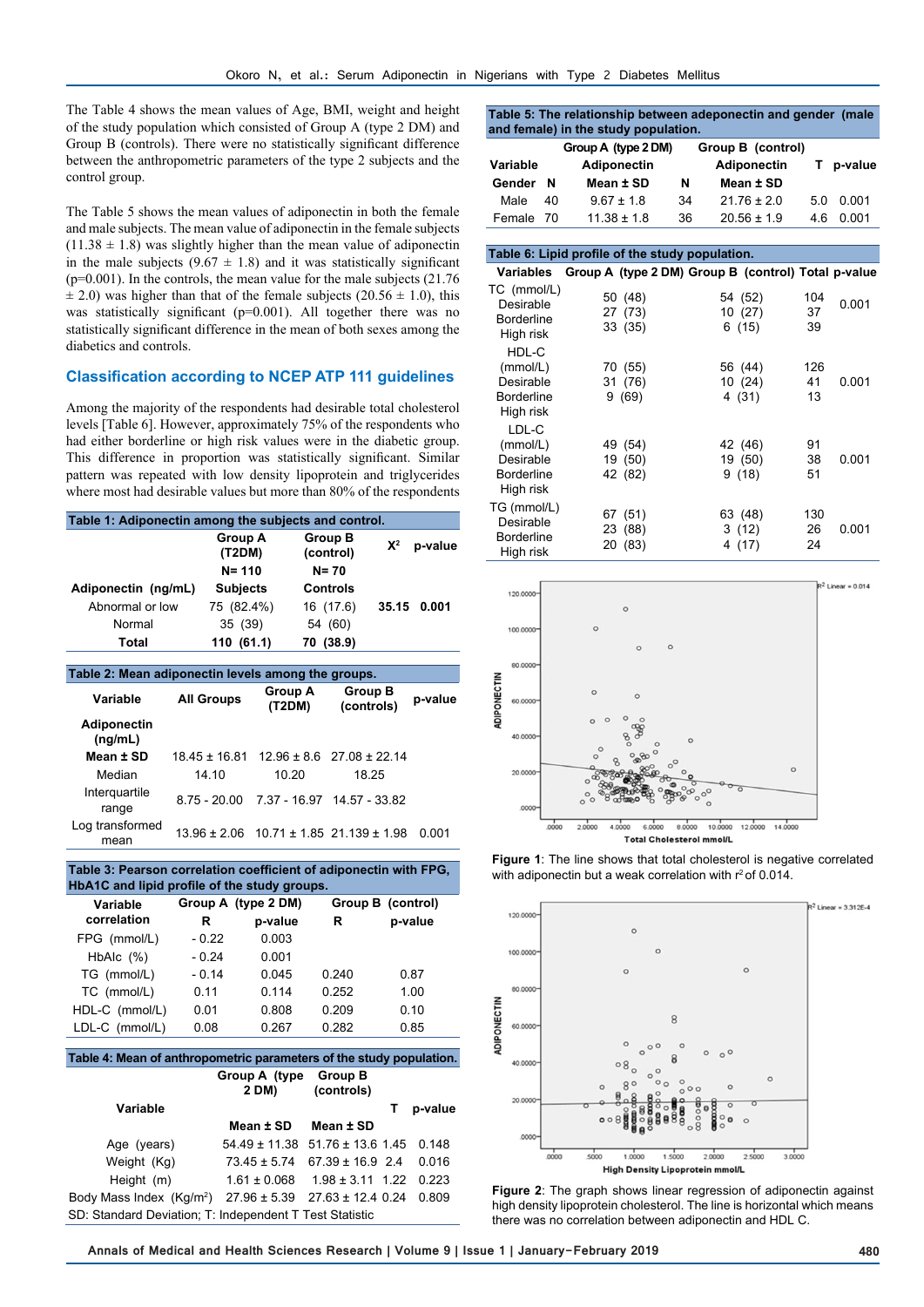

**Figure 3**: The graph shows linear regression of adiponectin against triglycerides. The line shows that triglyceride is negatively correlated with  $r^2$  of 0.022.



**Figure 4:** The graph shows linear regression of adiponectin against low density lipoprotein cholesterol. The line is almost horizontal which means there was no correlation between adiponectin and LDL C.

with high risk values were diabetic. However, with respect to high density lipoprotein although majority had desirable values while similar proportions of respondents in both diabetics and controls had high risk or borderline values.

#### **Discussion**

Adiponectin, a 244 amino acid protein with a molecular weight of approximately 30KDa is predominantly produced by the adipose tissue. [7,15] It belongs to the soluble defence collagen super family of proteins. [15] Structurally, it has a collegen-like and complement factor C1q-like globular domain. [15] Adiponectin is secreted in relatively large amounts into the circulation by the adipose tissue. It is abundantly present in the circulation where it makes up approximately 0.01% of total plasma protein concentration. [7] Plasma levels of adiponectin tend to decrease in insulin resistant states such as obesity, metabolic syndrome, and T2DM.10

In agreement with previous reports, our study demonstrated significant reduction of serum adiponectin in subjects with T2DM when compared with those of the control group. The reduction of serum adiponectin in T2DM patients was independent of their body mass indices. The difference between serum adiponectin levels in T2DM patients and the control group has been attributed to underlying insulin resistance among types 2 diabetic patients. [16] Usually, insulin regulates the secretion of various proteins from adipose tissue including adponectin.

Adiponectin promotes insulin sensitivity and inhibits insulin resistance. [17,18] Thus, decreased adiponectin levels in patients with T2DM may be explained by the presence of prevailing insulin resistance. However, the cause-and-effect relationship between hypoadiponectinemia and insulin resistance is not fully clear. For the control group in this study, they had higher serum adiponectin concentrations when compared with T2DM patients. In addition, they showed lower prevalence of insulin resistance. Adponectin essentially has an antidiabetic and hypoglycaemic effect. [19] It has been reported to activate hepatic insulin receptor and promote pancreatic beta-cell function. [20] Therefore decreased circulating adiponectin concentrations in patients with T2DM would enhance underlying insulin resistance and beta-cell dysfunction which are pathogenetic hallmarks of T2DM. Adiponectin also modulates the interaction between skeletal muscle and hepatic insulin receptors by activation of 5 adenosine monophosphate-activated protein kinase (AMPK) pathway. [21] This potentiates the antidiabetic and glucose lowering effect of adiponectin. Other potential mechanisms for the glucose-lowering effect of adiponectin include; suppression of hepatic glyconeogenesis, stimulation of fatty acid oxidation in the liver; stimulation of glucose uptake and fatty acid oxidation in skeletal muscle and stimulation of insulin secretion from pancreatic beta-cells. [6,7] These effects may be partly mediated by stimulatory effects of adiponectin on the AMPK as well as peroxisome proliferator-activatorreceptor-gamma (PAPR-ϒ) signalling pathways. [21,22]

Some previous studies have reported sexual dimorphism of circulating adiponectin concentrations in both children and adults. [23] In our study, there was no sex difference in serum adiponectin concentrations among the subjects. Commonly, circulating adiponectin concentration is said to be higher in females than in males, possibly due to influence of sex hormones. Androgens tend to decrease plasma adiponectin concentration while estrogens have no effect. [24,25] The reason for non-demontration of sexual dimorphism in our study may be due to the skewed nature of the female participants. Most female subjects that participated in the study were postmenopausal. The adiponectinincreasing effect of female sex hormones (estrogens) may not be optimal in this category of women and this could abolish the genderassociated differences in serum adiponectin levels in the study subjects. In postmenopausal women, estrogen replacement has been shown to reduce plasma adiponectins. [26]

This study showed that the serum lipid profile of type 2 diabetic patients were borderline high in contradistinction of those of the control group whose lipid profile were mostly within desirable values. This is in tandem with the well-known association of dyslipidemia with type 2 diabetes. <sup>[27]</sup> Therewere varying correlations between adiponectin and the serum lipid profile parameters in the type 2 diabetic subjects. First, there is a negative correlation between serum TG concentration and adiponectin in the type 2 diabetic subjects. This is in line with the findings of a similar study report by and Coworkers. [28] Hypertriglyceridemia is a common form of atherogenic dyslipidaemia. <sup>[27]</sup> Its presence in type 2 diabetic patients may not be unconnected with the prevailing hypoadiponectinemia. The inverse relationship between serum triglyceride and adiponectin concentrations have been explained by the hypothesis that adiponectin may increase the production and activation of lipoprotein lipase and the expression of VLDL receptors. [29] This will reduce the storage of triglycerides in adipose tissue and their uptake by the hepatocytes. The overall effect will be increased circulating concentration of triglyceride (hypertriglyceridemia). Furthermore, hypertriglyceridemia is a major component of the metabolic syndrome which is also characterized by hypoadiponectinemia.<sup>[30]</sup>

There was positive correlation between serum adiponectin and HDL-C concentrations in this study. This is in line with the findings by similar studies that reported positive correlation between HDL-C and adiponectin that was independent of BMI and insulin resistance in type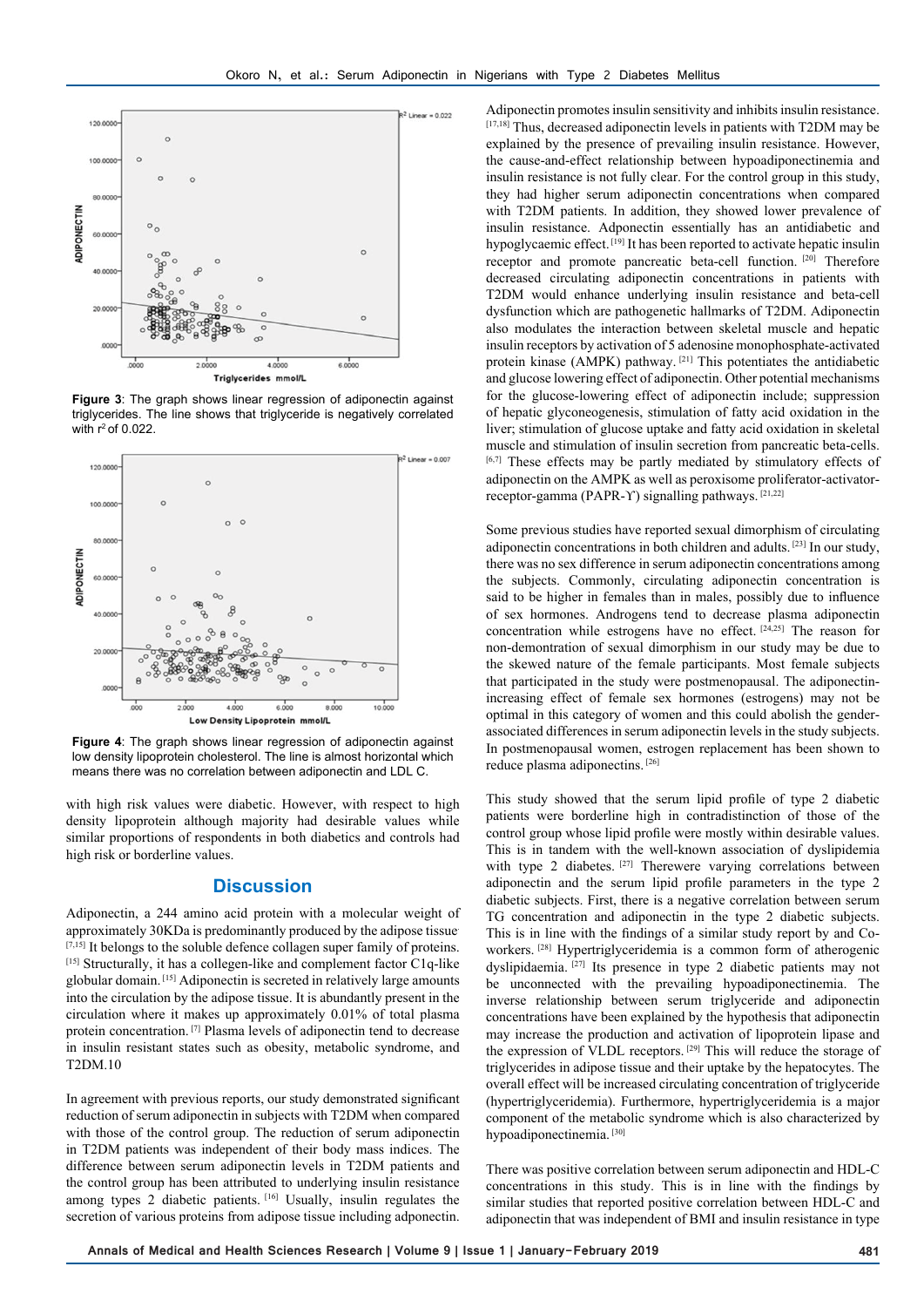2 diabetic patients. [31] In contrast, there was no correlation between serum adiponectin and LDL-C and TC in both type 2 diabetic subject and the control group. A similar study conducted in Japan showed a negative correlation between LDL-C, TC, and serum adiponectin concentration in type 2 diabetics. <sup>[32]</sup> The negative correlation was explained to be likely due to prevailing hypoadiponectinemia which is associated with reduced activation of peroxisome proliferator – activator receptor-alpha (PPAR-α) receptors in the liver as well as decreased expression of LDL receptors in body tissues. [32] The reason for the presence of no correlation in our study could not be pathophysiologically explained. However, differences in sample size, ethnicity, and diet may be responsible. [33] Our study has two obvious limitations: the cross-sectional design, relatively small sample size, and potential influence of confounding factors such as patient's medications and associated co-morbidities. Hence, cause-and-effect relationships cannot be established between serum adiponectin and its covariates in the study subjects. In addition, the skewed gender distribution of the study participants had already been mentioned above. Furthermore, comparison of all results with similar local studies was not possible due to limited literature on serum adiponectin and its association with clinical and metabolic parameters in type 2 diabetic Nigerians. Further studies with a larger sample size and well-controlled confounding factors may be needed to substantiate our present findings.

#### **Conclusion**

The findings of this study to some extent is in support of the hypothesis that decreased circulating adiponectin levels contributes to dysglycemia and dyslipidemia which are the hallmarks of poor metabolic control patients with T2DM. More studies on the role of adiponectin on the pathogenesis and complications of T2DM are recommended among Nigerians afflicted with this common metabolic decrease.

## **Conflict of Interest**

The authors disclose that they have no conflicts of interest.

#### **References**

- 1. Sacks DB, Arnold M, Bakris GL Bruns DE, Horvath AR, Kirkman MS, et al. Guidelines and recommendations for laboratory analysis in the diagnosis and management of diabetes mellitus. Clin Chem 2011;57: e1-e47.
- 2. Lann D, Le Roith D. Insulin resistance as the underlying cause for the metabolic syndrome. Med Clin North Am 2007;37:179-188.
- 3. Reaven GM. Compensatory hyperinsulinemia and the development of an atherogenic lipoprotein profile: the price paid to maintain glucose homeostasis in insulin-resistant individuals. Endocrinol Metab Clin North Am 2005;34:49-62.
- 4. Rabe K, Lehrke M, Parhofer KG, Broedl UC. Adipokines and insulin resistance. Mol Med 2008;14:741-751.
- 5. Koerner A, Kratzch J, Kiess W. Adipocytokines: Leptin-the classical, resistin-the controversial, adiponectin-the promising, and more to come. Best Pract Res ClinEndocrinolMetab 2005;9:525- 546.
- 6. Berg AH, Combs TP, Scherer PE. ACRP30/adiponectin: An adipokine regulating glucose and ipid metabolism. Trend Endocrinol Metab 2002;13:84-89.
- 7. Daimon M, Oizumi T, Saitoh T, Kameda W, Hirata A, Yamaguchi H, et al. Decreased serum levels of adiponectin are a risk factor for the progression to type 2 diabetes mellitus in the Japanese population. Diabetes Care 2003;25:2015-2020.
- 8. Vasseur F, Meyre D, Froguel P. Adiponectin, type 2 diabetes and the metabolic syndrome: lessons from human genetic studies. Expert Rev Mol Med 2006;8:1-12.
- 9. Hoffstedt J, Arvidsson E, Sjolin E, Wahlen K, Arner P. Adipose tissue adiponectin production and adiponectin serum concentration in human obesity and insulin resistance. J Clin Endocrinol Metab 2004;89:1391-1396.
- 10.Weyer C, Funahashi T, Tanaka S, Hotta K, Matsuzawa Y, Pratley RE, et al. Hypoadiponectinemia in obesity and type 2 diabetes: close association with insulin resistance and hyperinsulinemia. J Clin Endocrinol Metab 2001;86:1930-1935.
- 11.Spranger J. High adiponectin levels are associated with reduced risk for type 2 diabetes. Lancet 2003;361:1060-1075.
- 12.Maeda N. Antidiabetic drugs given to insulin resistant individuals increase adiponectin levels in diabetics. J Clin Endocrinol Metab 2001;50:2094-20110.
- 13.Kissbah AH. Adiponectin maps to the genome locus that is associated with the susceptibility to type 2 diabetes. Proc Natl Acad Sci USA 2000;97:14-47.
- 14.Hara K. Adiponectin is associated with missense mutation in type 2 diabetes. Diabetes Care 2002;51:536-543.
- 15.Pajuvani UB, Du X, Combs TP, Berg AH, Rajala MW, Schulthess T, et al. Structure-function studies of the adipocyte-secreted hormone Acpr30/adiponectin. Implications for metabolic regulation and bioactivity. J BiolChem 2003;273:9073-9085.
- 16.Renaldi O, Pramono B, Sinorita H, Purnomo LB, Asdie AH. Hypoadiponectinemia: a risk factor for metabolic syndrome. Acta Med Indones 2009;41:20-24.
- 17.Berg AH, Combs TP, DU X, Brownlee M, Scherer PE. The adypocyte-secreted protein Acrp30 enhances hepatic insulin action. Nat Med 2001;7:947-953.
- 18.Yamauchi T, Kamon J, Waki H, Terauchi Y, Kubota N, Hara K, et al. The fat-derived hormone adiponectin reverses insulin resistance associated with both lipoatrophy and obesity. Nat Med 2001;7:941- 946.
- 19.Yamauchi T, Kamon J, Ho Y, Tsuchida A, Yokomizo T, Kita S, et al. Cloning of adiponectin receptors that mediate antidiabetic metabolic effects. Nature 2003;423:762-769.
- 20.Bacha F, Saad R, Gungor N, Arslanian SA. Adiponectin in youth: Relationship to visceral adiposity, insulin sensitivity, and beta-cell function. Diabetes Care 2004;27:547-552.
- 21.Yamauchi T, Kamon J, Minokoshi Y, Ito Y, Waki H, Uchida S, et al. Adiponectin stimulates glucose utilization and fatty-acid oxidation by activating AMP-activated protein kinase. Nat Med 2002;8:1288-1295.
- 22.Maeda N, Takahashi M, Funahashi T, Kihara S, Nsihizawa H, Kishida K, et al. PPARgamma ligands increase expression and plasma concentration of adiponectin, an adipose-derived protein. Diabetes 2001;50:2084-2099.
- 23.Woo JG, Dolan LM, Daniels SR, Goodman E, Martin LJ. Adolescent sex differences in adiponectin are conditional on pubertal development and adiposity. Obes Res 2005;13:2095-2111.
- 24.Nishizawa H, Shimomura I, Kishida K, Maeda N, Kuriyama H, Nagaretani H, et al. Androgens decrease plasma adiponectin, an insulin-sensitizing adipocyte-derived protein. Diabetes 2002;51:2734-2741.
- 25.Chalvatzas N, Dafopoulos K, Kosmas G, Kallitsaris A, Pournaras S, Messinis IE. Effect of ovarian hormones on serum adiponectin and resistin concentrations. FertilSteril 2008;91:1189-1194.
- 26.Kunnari A, Santaniemi M, Jokela M, Karjalainen AH, Heikkinen J, Ukkola O, et al. Estrogen replacement therapy decreases plasma